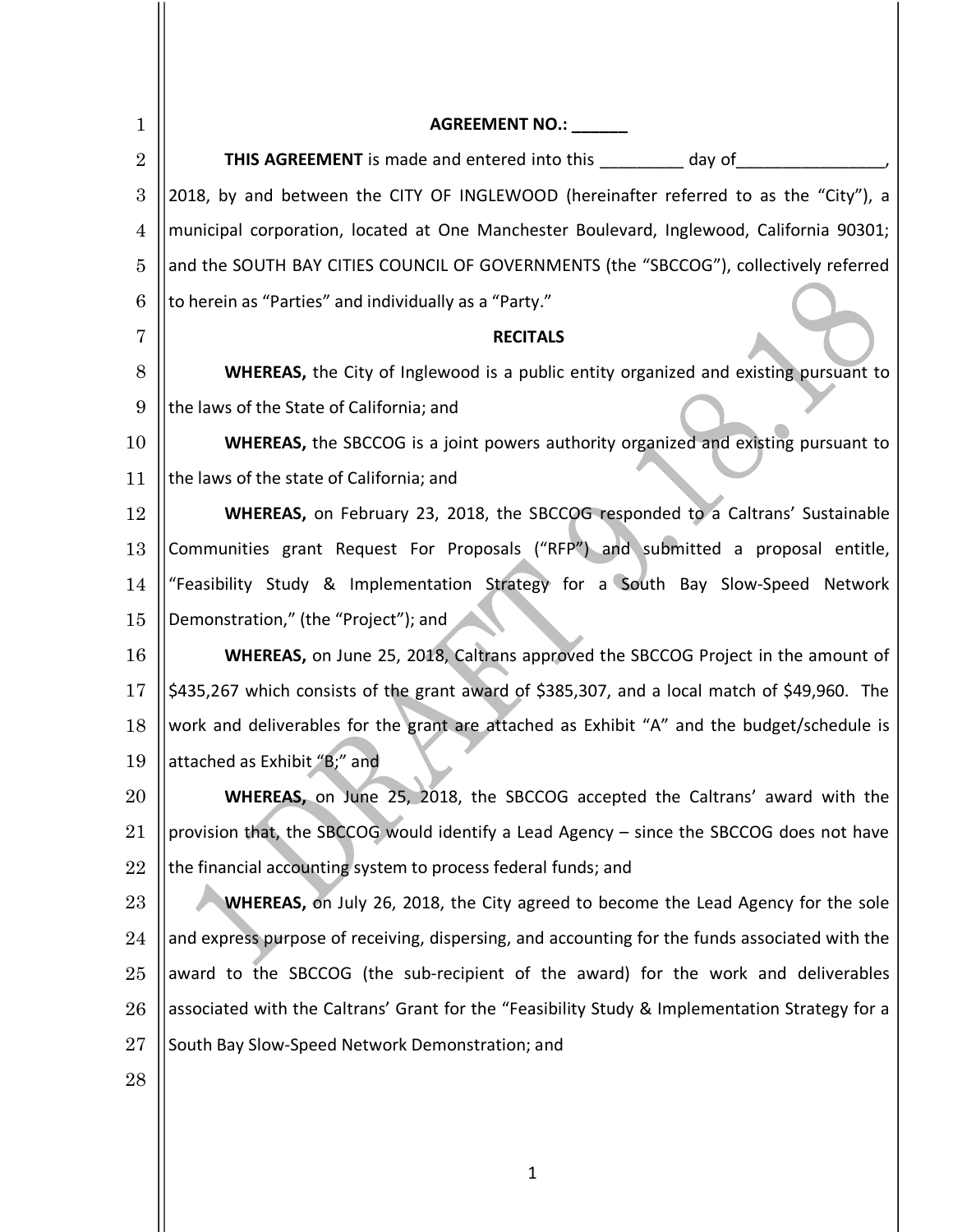| $\mathbf{1}$   | <b>WHEREAS</b> , on August 22, 2018, Caltrans issued an "Award Letter" to the City                 |  |  |  |
|----------------|----------------------------------------------------------------------------------------------------|--|--|--|
| $\overline{2}$ | acknowledging the Grant amount, matches, and total project amount. The Award Letter set a          |  |  |  |
| 3              | deadline of October 19, 2018, for receipt of the City's resolution in favor of and supporting its  |  |  |  |
| 4              | role as Lead Agency for the Project; and                                                           |  |  |  |
| 5              | <b>WHEREAS,</b> the City and SBCCOG desire to enter into an Agreement (the "Agreement")            |  |  |  |
| 6              | governing the terms and conditions for the City's administration of the Caltrans' Award on         |  |  |  |
| 7              | behalf of the SBCCOG's role as sub-recipient and primary consultant to complete the work and       |  |  |  |
| 8              | deliverables associated with the grant.                                                            |  |  |  |
| 9              | NOW THEREFORE, in consideration of the mutual terms and conditions contained                       |  |  |  |
| 10             | herein, the City and the SBCCOG hereby agree as follows:                                           |  |  |  |
| 11             | <b>ARTICLE 1 - INCORPORATION OF RECITALS</b>                                                       |  |  |  |
| 12             | All of the recitals are incorporated herein by reference.                                          |  |  |  |
| 13             | <b>ARTICLE 2 - SBCCOG RESPONSIBILITIES</b>                                                         |  |  |  |
| 14             | SBCCOG:                                                                                            |  |  |  |
| 15             | Agrees to complete the Project as described in the Scope of Work (the<br>1.                        |  |  |  |
| 16             | "SOW"). The SOW includes a description of the Project, including without limitation, Project       |  |  |  |
| 17             | tasks, and deliverables. In the event of ambiguity, conflict, or inconsistent language, the        |  |  |  |
| 18             | order of precedence shall be (in descending order):                                                |  |  |  |
| 19             | Change orders and Amended Agreements (whichever occurs last);<br>а.                                |  |  |  |
| 20             | This Agreement;<br>b.                                                                              |  |  |  |
| 21             | Exhibit "A;"<br>c.                                                                                 |  |  |  |
| 22             | Exhibit "B;"<br>d.                                                                                 |  |  |  |
| 23             | Shall ensure that the tasks identified in the SOW are completed.<br>2.                             |  |  |  |
| 24             | Agree to comply with, and be bound by all applicable federal, state, county,<br>3.                 |  |  |  |
| 25             | and local laws, rules, and regulations.                                                            |  |  |  |
| 26             | Agrees to complete the SOW in accordance with the budget and schedule<br>4.                        |  |  |  |
| 27             | identified in Exhibit "B," which is incorporated herein by this reference as if set forth in full. |  |  |  |
| 28             |                                                                                                    |  |  |  |
|                |                                                                                                    |  |  |  |
|                |                                                                                                    |  |  |  |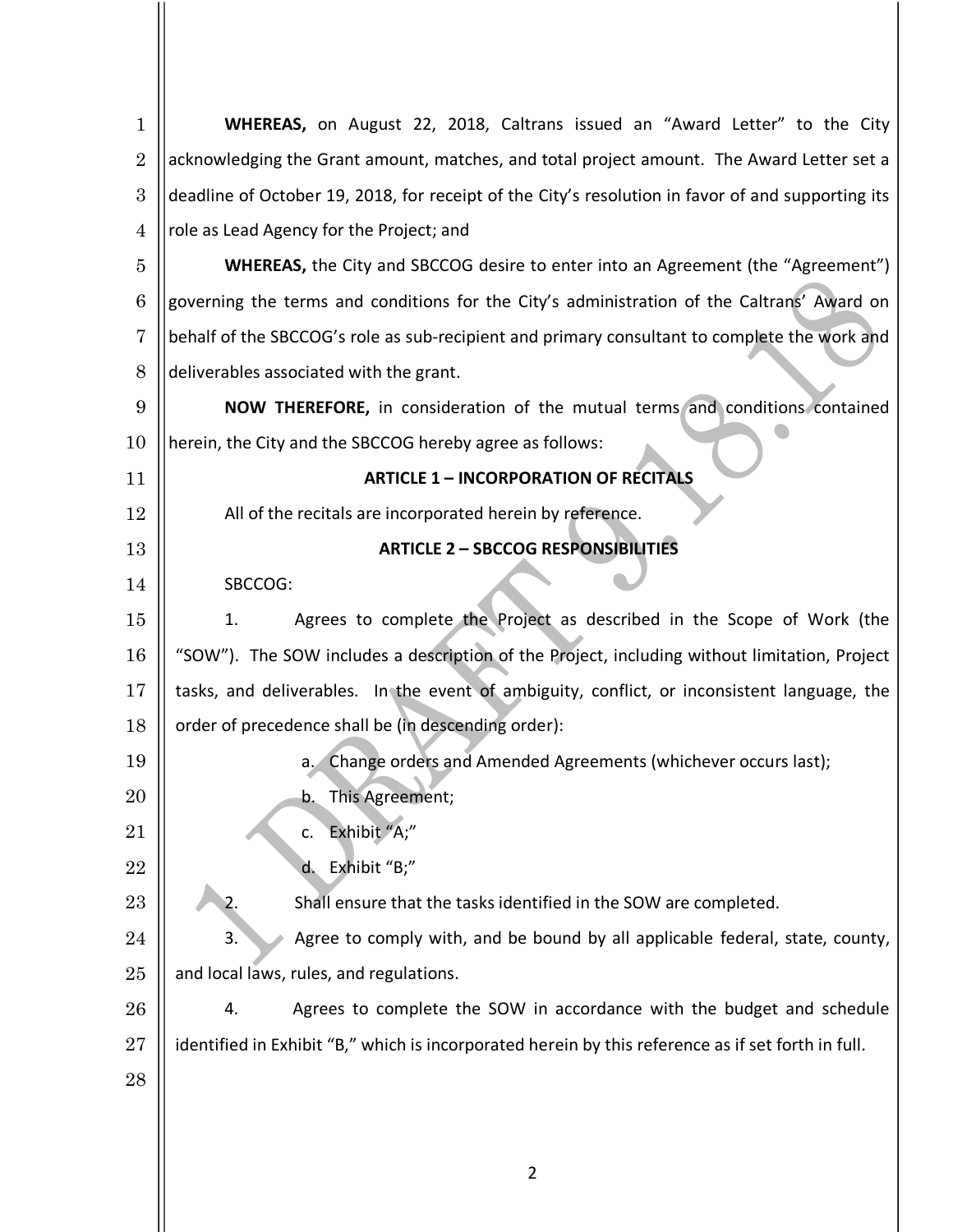| $\mathbf{1}$   | 5.                                                                                           | Shall complete and submit all reports, as required by the Caltrans Award |  |  |
|----------------|----------------------------------------------------------------------------------------------|--------------------------------------------------------------------------|--|--|
| $\overline{2}$ | Agreement                                                                                    |                                                                          |  |  |
| 3              | Agrees to comply with all the terms of this Agreement, the SOW, the Caltrans<br>6.           |                                                                          |  |  |
| $\overline{4}$ | Award Agreement, and all appropriate federal, state, and local laws, rules and regulations.  |                                                                          |  |  |
| 5              | Shall submit procurement documentation (e.g. request for proposals,<br>7.                    |                                                                          |  |  |
| 6              | contracts, purchase orders), as appropriate, to the City showing that its normal procurement |                                                                          |  |  |
| 7              | policy and competitive bid process was used in procuring any subcontract(s) or provide the   |                                                                          |  |  |
| 8              | City with proof of SBCCOG approval of a sole source procurement.                             |                                                                          |  |  |
| 9              | Obligations under this Agreement shall be only be deemed discharged upon<br>8.               |                                                                          |  |  |
| 10             | Caltrans' acceptance of all deliverables contained in the SOW.                               |                                                                          |  |  |
| 11             | Shall provide the required Match Funds of \$49,960 consisting of local cash<br>9.            |                                                                          |  |  |
| 12             | and in-kind funds.                                                                           |                                                                          |  |  |
| 13             | <b>ARTICLE 3 - CITY'S DUTIES</b>                                                             |                                                                          |  |  |
| 14             | Subject to the terms and conditions contained herein, the City will volunteer<br>1.          |                                                                          |  |  |
| 15             | its services and resources (at no cost), to be the Grant Manager for the Grant Agreement.    |                                                                          |  |  |
| 16             | The City will receive and submit all reports completed by the SBCCOG, as<br>2.               |                                                                          |  |  |
| 17             | required by the Caltrans Award Agreement, to Caltrans.                                       |                                                                          |  |  |
| 18             | 3.<br>The City shall receive and submit all reports completed by the SBCCOG, as              |                                                                          |  |  |
| 19             | required by the Caltrans Award Agreement, to Caltrans.                                       |                                                                          |  |  |
| 20             | The City, as necessary, shall review any procurement documents, or third-<br>4.              |                                                                          |  |  |
| 21             | party contracts for the Project to ensure that the grant funding agency's competitive bid    |                                                                          |  |  |
| 22             | requirements have been met.                                                                  |                                                                          |  |  |
| 23             | The City shall not be responsible for any match funds or In-kind funds or<br>5.              |                                                                          |  |  |
| 24             | contributions.                                                                               |                                                                          |  |  |
| 25             | <b>ARTICLE 4 - PAYMENTS</b>                                                                  |                                                                          |  |  |
| 26             | When the City received Grant Program reimbursement funds, the City shall<br>1.               |                                                                          |  |  |
| 27             | forward the reimbursement funds to the SBCCOG for an amount not to exceed \$385,307.         |                                                                          |  |  |
| 28             |                                                                                              |                                                                          |  |  |
|                |                                                                                              |                                                                          |  |  |
|                |                                                                                              |                                                                          |  |  |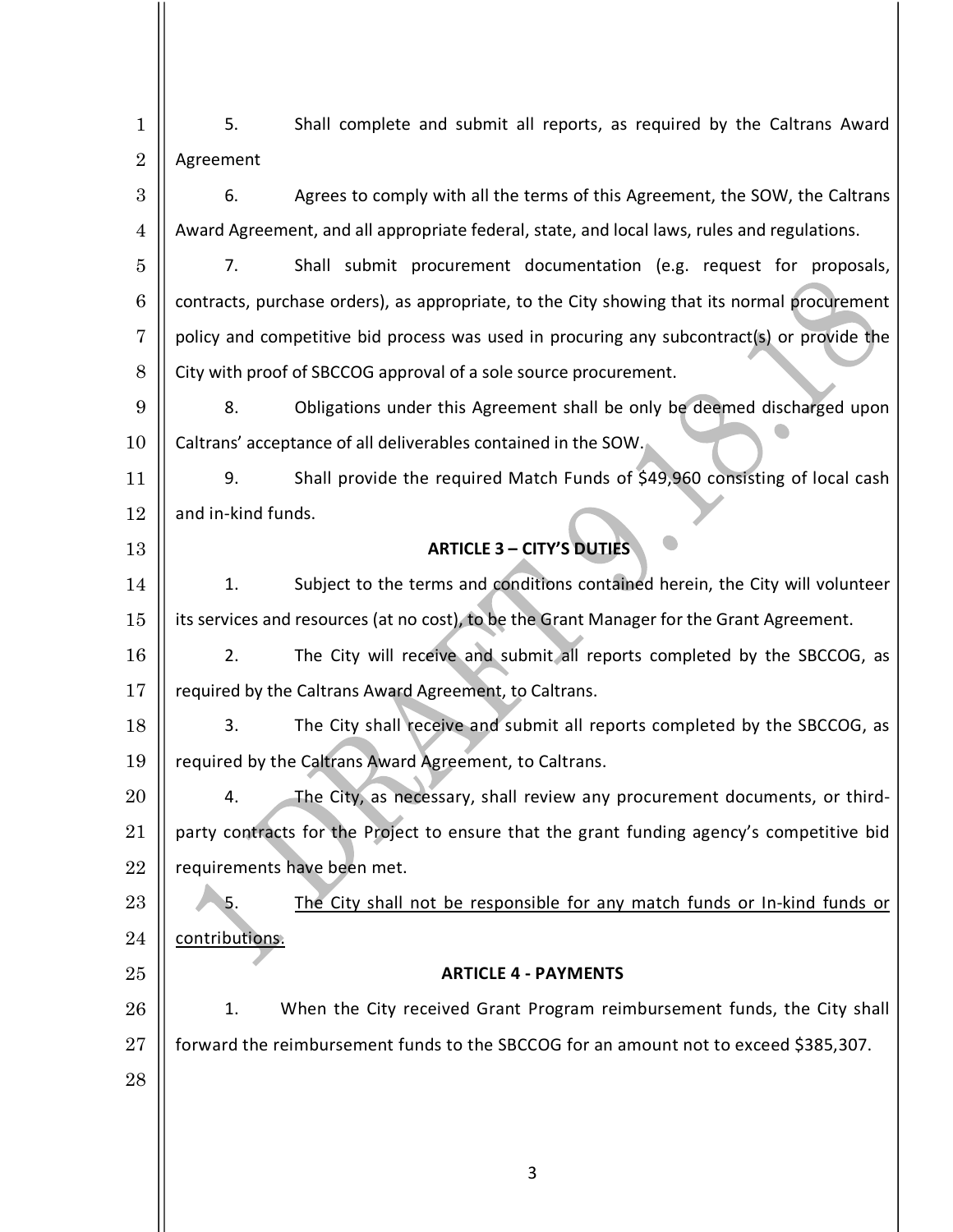1 2 3 2. Pursuant to the Grants' reimbursement and reporting requirements, the City shall report to Caltrans the required total project local match not to exceed \$49,960; or, 11.47% of any (one) submitted invoice.

3. Payments to SBCCOG will be processed by the City within a reasonable time period, but in no event more than sixty (60) calendar days after the receipt of a reimbursement by Caltrans.

6 7

8

9

10

4

5

4. SBCCOG will be subject to, and will comply with, all requirements of the grant Agreement and other applicable requirements of Caltrans and the City as required by the City to fulfill its responsibilities as the grantee under the Grant Program.

## **ARTICLE 5 - INVOICE**

11 12 13 14 15 16 17 1. SBOCCG will prepare and submit to the City a certified and original request for reimbursement for allowable project costs incurred and paid for by SBCCOG consistent with the SOW and the Grant Agreement. Invoices will include percentage of local cash match of (.05735%) along with In-Kind Match Fund contribution reports. Advance payments by the City are not allowed. The Request for Reimbursement submitted by SBCCOG shall be signed by an authorized agent who can duly certify the accuracy of the included information.

2. Not more frequently than once a month, but at least quarterly, SBCCOG will prepare and submit an invoice to the City for actual allowable Project costs incurred and paid for by SBCCOG consistent with the SOW and the grant Agreement. Each Request for Reimbursement will report the total of eligible expenditures consistent with the SOW and the Grant Agreement. The Request for Reimbursement will be accompanied by a status update in terms of the progress completed or not completed in relation to the SOW tasks and a detailed invoice describing all invoiced work completed.

24 25

18

19

20

21

22

23

3. Eligible costs are described in the Grant Agreement.

26

27 28 5. SBCCOG should consult with Caltrans for questions regarding nonreimbursable expenses.

4. The Request for Reimbursement must be submitted on SBCCOG letterhead.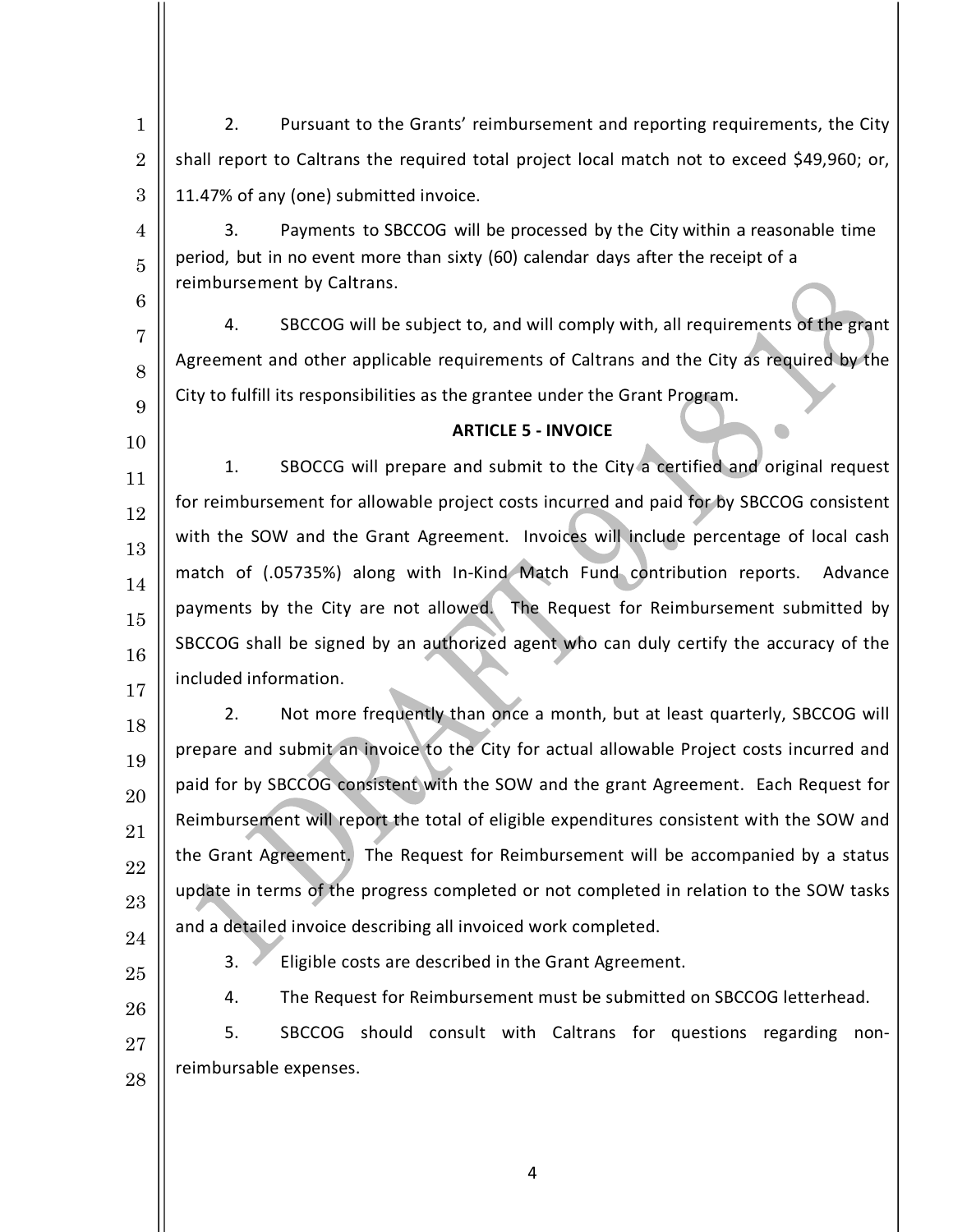6. SBCCOG shall provide written notification to the City and the Caltrans' Project manager regarding any changes to the SBCCOG's Project management team.

3 4 6 7. If any amounts paid to SBCCOG are disallowed or not reimbursed by Caltrans, for any reason, SBCCOG shall have the right, within 30 days from receipt of the City's notice, to appeal and/or resubmit (pursuant to the Grant Agreement Guidelines) through the City, to Caltrans' for the disallowed or non-reimbursed amount(s).

7 8 9 10 11 12 13 8. SBCCOG shall comply with an ensure that work performed under this Agreement is done in compliance with all applicable provisions of federal, state, and local laws, statues, ordinance, rules, regulations, and procedural requirements, including without limitation, Federal Acquisition Regulations ("FAR") and the applicable requirements and regulations of the City. SBCCOG acknowledges responsibility for obtaining copies of and complying with the terms of the most recent federal, state, and local laws and regulations and City requirements, including any amendments hereto.

14 15 16 9. The City shall make all disbursements electronically unless an exception is requested in writing. Disbursements via Automated Clearing House ("ACH") shall be made at no cost to SBCCOG. SBCCOG shall complete the ACH form and submit such to the City.

17 18 10. All requests for reimbursement shall be transmitted to the City Accounts Payable Department using one of the following two options:

19

20

21

22

23

24

25

1

2

5

a. E-Mail: xxx@cityofinglewood.org Ref# and/or MOU#

b. Standard Mail: City of Inglewood, Attention: Dept/Person, One West Manchester Boulevard, Inglewood, California 90301 Ref# and/or Mou#. As copy of all Request of Reimbursement submittals shall also be forwarded to David L. Esparza, City of Inglewood, Chief Financial Officer: dlesparza@cityofinglewood.org

# **ARTICLE 6 – TERM**

26 27 The term of this Agreement shall commence on December 1, 2018, and terminate on February 28, 2020.

28

**ARTICLE 7 – INDEMNIFICATION**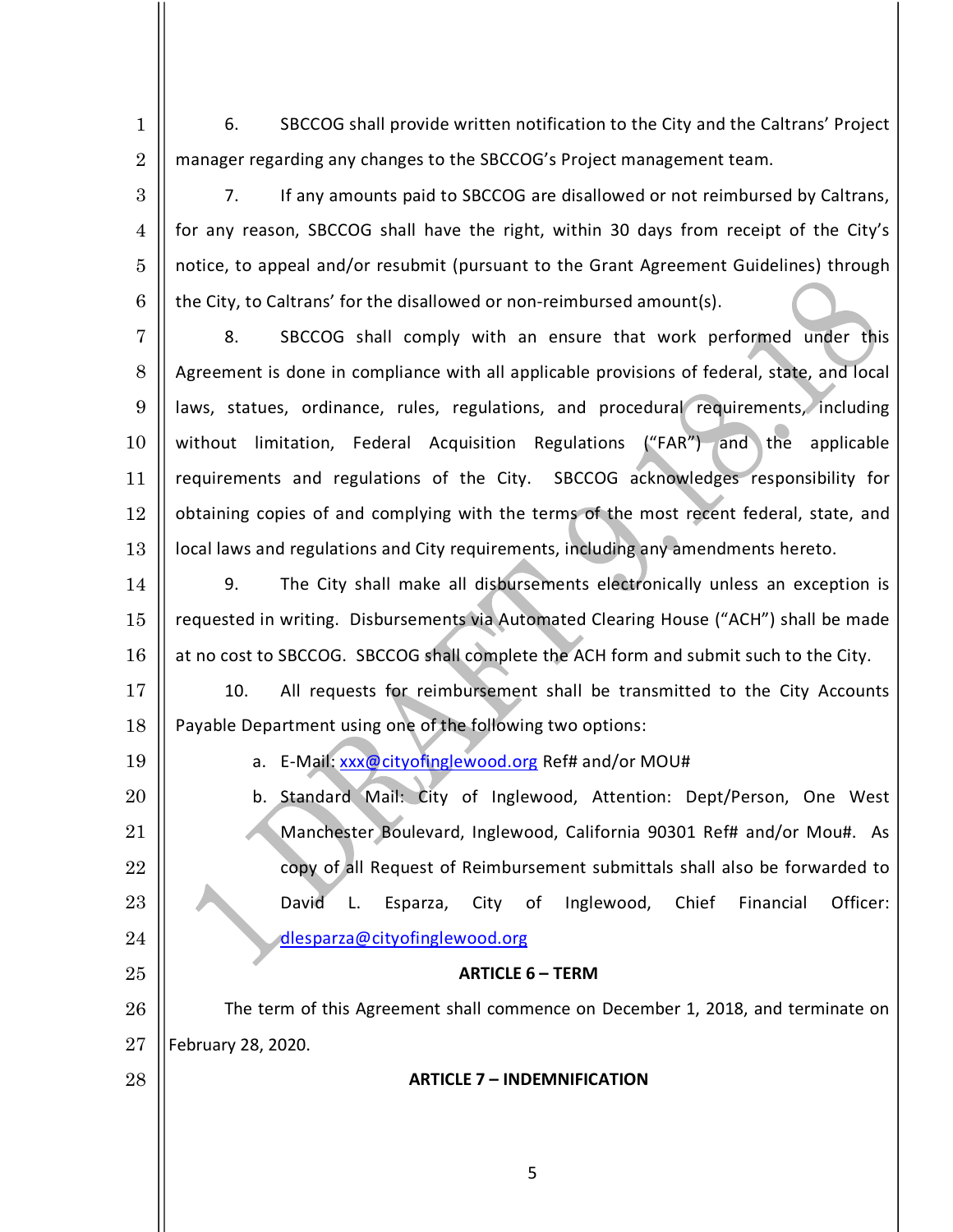1 2 3 4 5 6 1. SBCCOG shall indemnify, defend, and hold harmless the City and its directors, officers, and employees, from and against any and all claims, demands, liabilities, and reasonable attorneys' fees arising from SBCCOG's performance of this agreement but only in proportion to and to the extent such claims, demands liabilities or attorneys' fees are caused by or result from the negligent or intentional acts or omissions of SBCCOG, its officers, agents, or employees.

7 8 9 10 11 12 2. The shall indemnify, defend, and hold harmless SBCCOG and its directors, officers, and employees, from and against any and all claims, demands, liabilities, and reasonable attorneys' fees arising from the City's performance of this Agreement but only in proportion to and to the extent such claims, demands, liabilities or attorneys' fees are caused by or result from the negligent or intentional acts or omissions of the City, its officer, agents, or employees.

13 14 15 16 17 18 Neither Party hereto shall be considered in default in the performance of its obligation hereunder to the extent that the performance of any such obligation is prevented or delayed by unforeseen causes including acts of God, acts of a public enemy, and government acts beyond the control and without fault of negligence of the affected Party. Each Party hereto shall give notice promptly to the other of the nature and extent of any such circumstances claimed to delay, hinder, or prevent performance of any obligation under this Agreement.

### **ARTICLE 8 – DEFAULT**

20 21 22 23 24 Default under this Agreement is defined as one or more of the following: (i) SBCCOG fails to comply with the terms and conditions contained in this Agreement or the Grant Agreement; (ii) SBCCOG fails to perform satisfactorily or to make sufficient progress toward Project completion; (III) SBCCOG makes a material change to the SOW or Budget contained in the grant Agreement without prior written consent or approval by Caltrans and the City.

25

19

#### **ARTICLE 9 – REMEDIES**

26 27 28 1. In the event of a default by SBCCOG (as defined in Section 8), the City shall provide written notice of such default to the SBCCOG with a thirty (30) day period to cure the default. In the event SBCCOG fails to cure the default, or commit to cure the default and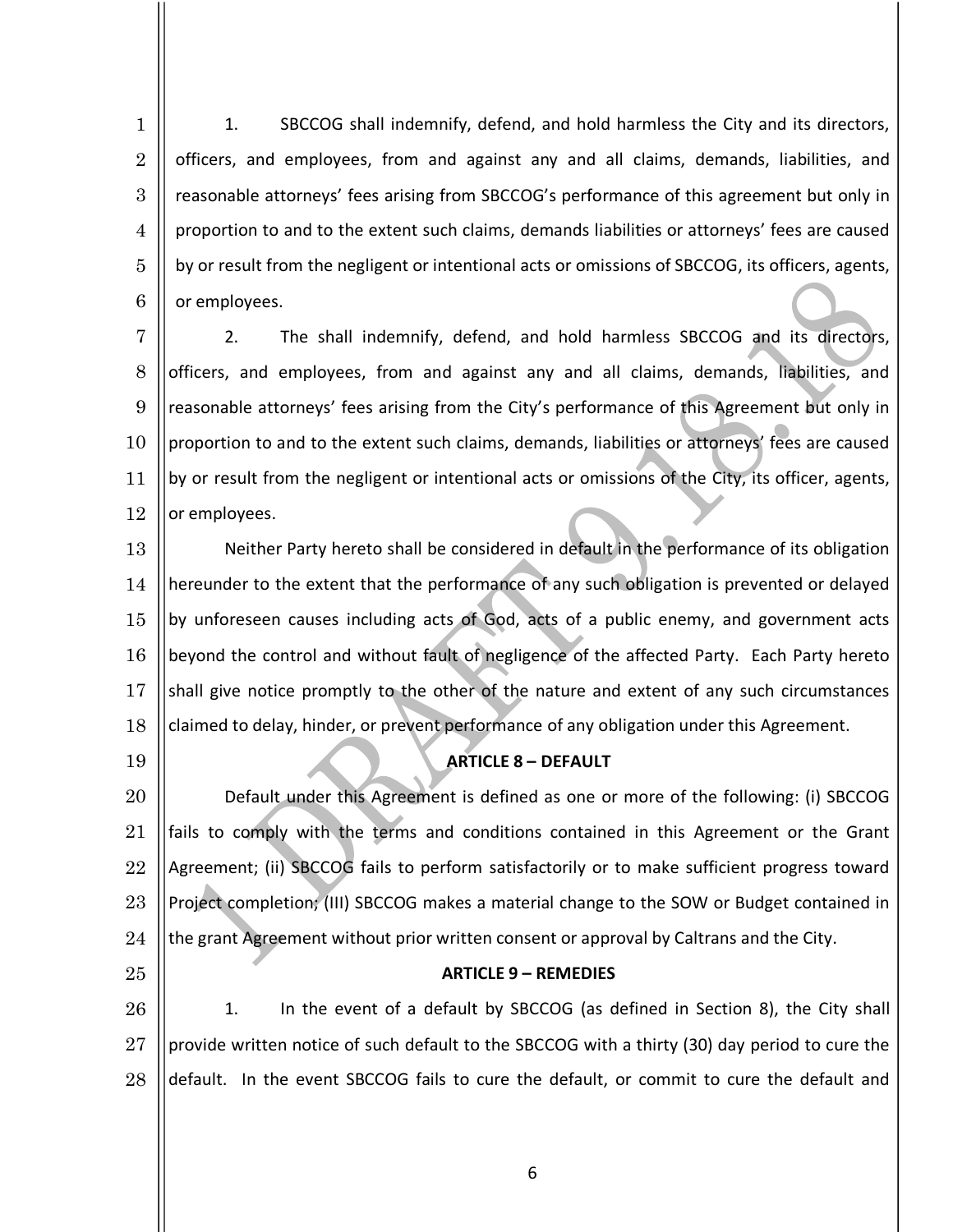| 1              | commence (the same within such thirty [30] day period), to the satisfaction of the City, the    |  |  |  |  |
|----------------|-------------------------------------------------------------------------------------------------|--|--|--|--|
| $\overline{2}$ | following remedies shall be available to the City:                                              |  |  |  |  |
| 3              | The City may terminate this Agreement;<br>a.                                                    |  |  |  |  |
| 4              | b. The City may make a determination to make no further disbursements of Grant                  |  |  |  |  |
| 5              | Program funds to SBCCOG;                                                                        |  |  |  |  |
| 6              | The City may recover from SBCCOG any Grant Program funds paid to the<br>C.                      |  |  |  |  |
| 7              | SBCCOG; and/or                                                                                  |  |  |  |  |
| 8              | d. Any remedies Caltrans may have under the Grant Agreement.                                    |  |  |  |  |
| 9              | Effective upon receipt of written notice of termination from the City, SBCCOG<br>2.             |  |  |  |  |
| 10             | shall not undertake any new work or obligation with respect to this Agreement unless so         |  |  |  |  |
| 11             | approved by the City in writing.                                                                |  |  |  |  |
| 12             | Subject to the City's agreement providing prior written notice with a thirty (30)<br>3.         |  |  |  |  |
| 13             | day period to cure the default, the remedies described herein are non-exclusive. The City shall |  |  |  |  |
| 14             | have the right to enforce any and all rights and remedies herein or which may be now or         |  |  |  |  |
| 15             | hereafter available at law or in equity.                                                        |  |  |  |  |
| 16             | <b>ARTICLE 10 - TERMINATION</b>                                                                 |  |  |  |  |
| 17             | If the City terminates this Agreement without cause prior to the end of the<br>1.               |  |  |  |  |
| 18             | completion of the Project, SBCCOG shall take all reasonable measures to prevent further costs   |  |  |  |  |
| 19             | to the City under this Agreement. The City shall be responsible for any reasonable and non-     |  |  |  |  |
| 20             | cancelable obligations incurred by SBCCOG in the performance of this Agreement prior to the     |  |  |  |  |
| 21             | date of the notice to terminate, but only up to the undisbursed balance of funding authorized   |  |  |  |  |
| 22             | in this Agreement.                                                                              |  |  |  |  |
| 23             | If SBCCOG fails to complete the Project in accordance with this Agreement or<br>2.              |  |  |  |  |
| 24             | the Grant Agreement, or fails to fulfill any other obligations of this Agreement prior to the   |  |  |  |  |
| 25             | termination date, SBCCOG shall be liable for immediate repayment to the City of all amounts     |  |  |  |  |
| 26             | disbursed by the City under this Agreement, plus accrued interest and any further costs related |  |  |  |  |
| 27             | to the Project. Caltrans may, at its sole discretion, examine the extent of SBCCOG compliance   |  |  |  |  |
| 28             | and not require repayment for work partially completed. This paragraph shall not be deemed      |  |  |  |  |
|                |                                                                                                 |  |  |  |  |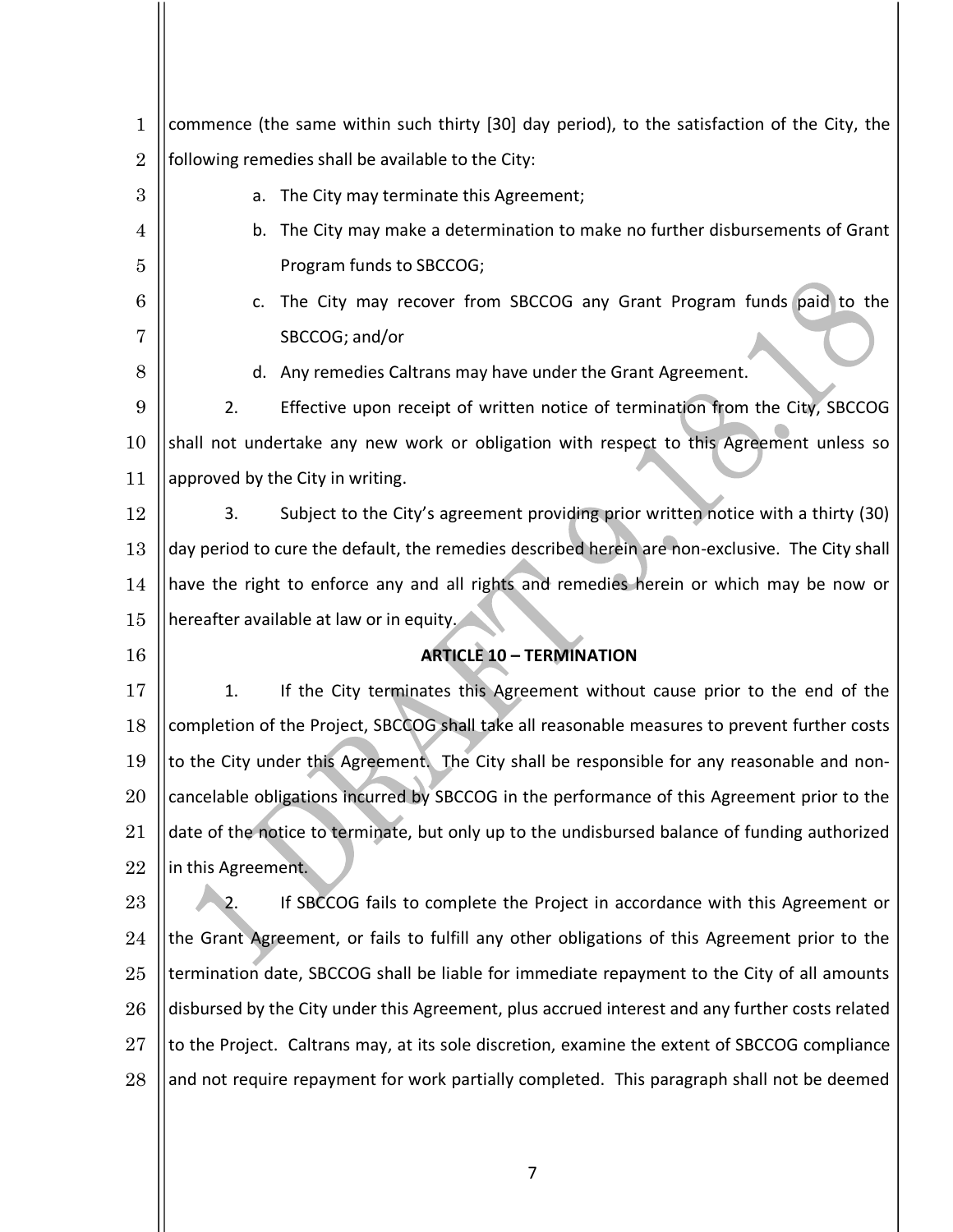1 to limit any other remedies available to the City for breach of this Agreement.

2 3 4 3. Upon termination, SBCCOG shall deliver all records and reports and other deliverables required by this Agreement or the Grant Agreement up to the time of termination.

5 6 7 8 9 4. Either Party shall have the right to terminate this Grant Agreement at any time upon thirty (30) days written notice to the other. In the case of such "early" or "discretionary" termination by SBCCOG, defined as termination occurring before full performance of all objectives and activities and authorized funding herein, the City shall be entitled to seek full reimbursement for all costs and payments made on this Agreement.

10

23

26

## **ARTICLE 11 – AUDIT PROVISIONS**

11 12 13 14 15 16 17 18 19 20 1. The City, in order to fulfill its responsibility, shall have the right to conduct audits of the Project at its own expense, as needed, such as financial and compliance audits and performance audits. SBCCOG shall establish and maintain proper accounting procedures and cash management records and documents in accordance with generally accepted accounting principles ("GAAP") as applied to governmental agencies. SBCCOG shall reimburse the City for any expenditure not in compliance with the SOW or other terms and conditions of this Agreement, or other applicable requirements of the City. The City shall use the Federal Acquisition Regulations ("FAR") standards in determining the reasonableness of costs incurred. The City shall have the right to conduct a final audit using an outside auditing firm. The findings of that City audit will be final

21 22 2. SBCCOG shall retain all original records and documents related to the Project for a period of three (3) years after final payment.

**ARTICLE 12 – DISPUTES**

24 25 Unless otherwise directed by the City, SBCCOG shall continue performance under this Agreement while matters in dispute are being resolved.

## **ARTICLE 13 – COPYRIGHTS**

27 28 SBCCOG reserves the right to protect by copyright original works developed under this Agreement.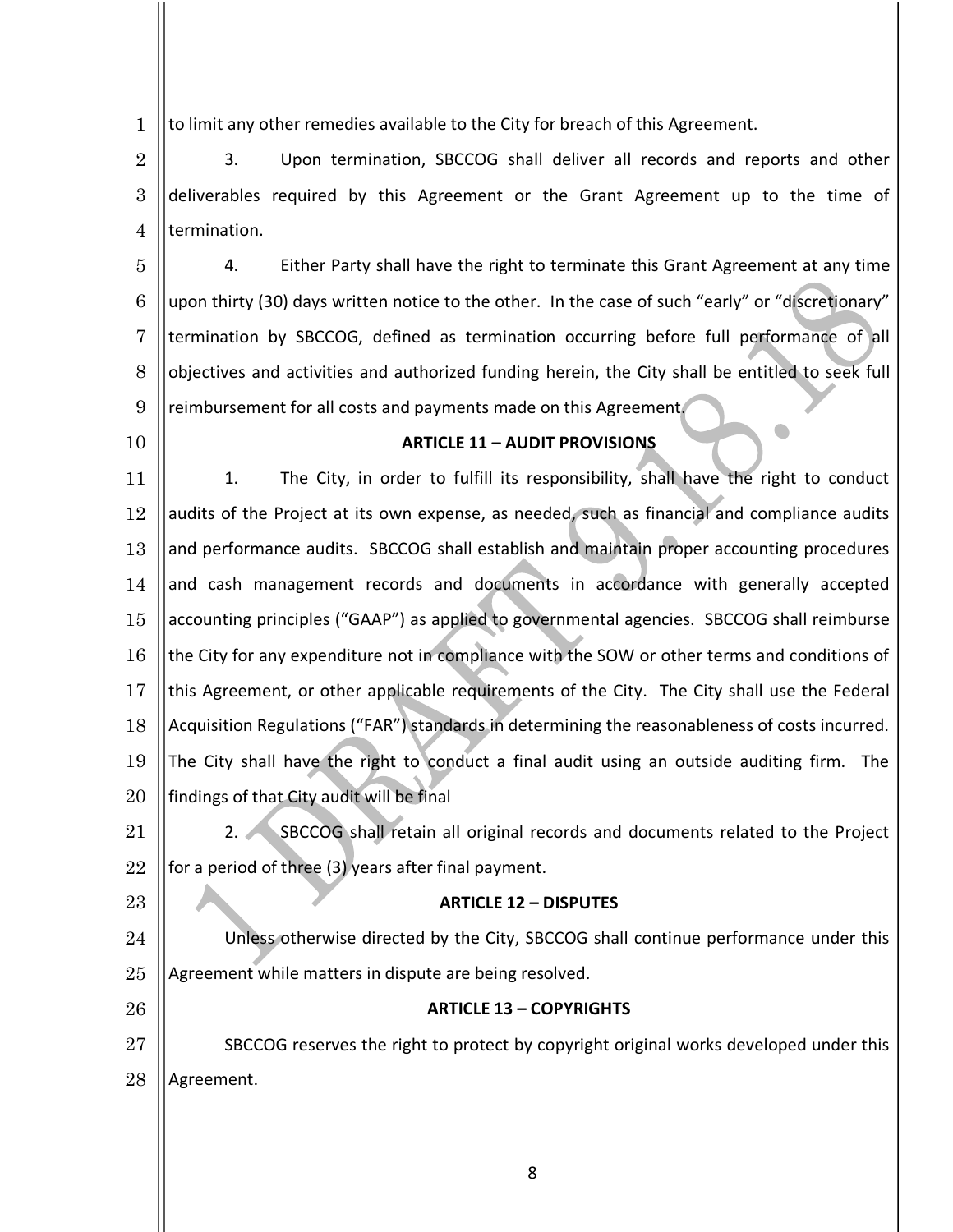1 2 3 4 5 6 7 8 9 10 11 12 13 14 15 16 17 18 19 20 21 22 23 24 25 26 27 28 **ARTICLE 14 – OTHER TERMS AND CONDITIONS** 1. This Agreement, including any documents herein attached and incorporated into this agreement, the Caltrans Award Agreement, the RFP and the Proposal constitute the entire understanding between the City and SBCCOG, with respect to the subject matter herein. The Agreement shall not be amended, nor any provision or breach hereof waived, except in writing. 2. SBCCOG shall expend Grant Program funds in the manner described in the SOW and the Caltrans Award Agreement. Should the total dollars of a line-item included in the budge contained within the Caltrans Award Agreement need or be required to change (increased or decreased) the SBCCOG shall notify Caltrans and the City in writing for permission(s) to do so. Any subsequent revisions to the SOW, budget, or schedule will be revised by the SBCCOG and submitted to Caltrans and the City for approval. Any adjustments may not exceed the limits for the total Project Awards and Match Funds associated with the Project. 3. Article titles, paragraph titles or captions contained herein are inserted as a matter of convenience and for reference, and in no way define, limit, extend, or describe the scope of this Agreement or any provision hereof. **ARTICLE 15 – NOTICE** If notice to either Party is given, it shall be by personal delivery thereof or by depositing same in United States Mail, enclosed in a sealed envelope postage prepaid and return receipt requested and addressed as follows: **CITY: SBCCOG: Yvonne Horton, Jacki Bacharach,** City Clerk **Executive Director** City of Inglewood 20285 Western Avenue One Manchester Boulevard Contract Contract Contract Contract Contract Contract Contract Contract Contract Contract Contract Contract Contract Contract Contract Contract Contract Contract Contract Contract Contract Contract Inglewood, California 90301-1750 Torrance, California 90501 jacki@southbaycities.org **WITH COPY TO: ???????** One Manchester Boulevard Inglewood, California 90301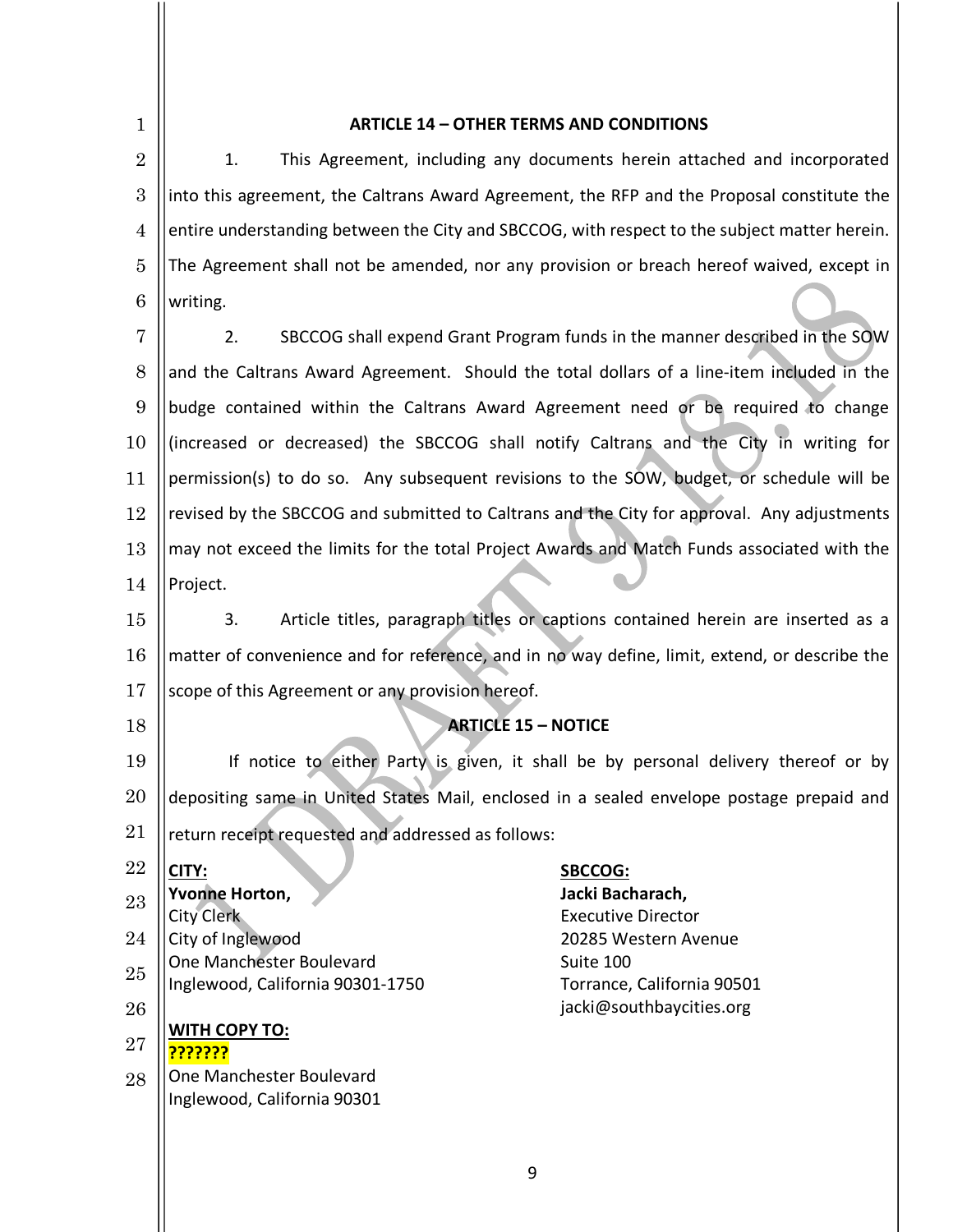| $\mathbf{1}$   | Ref# and/or MOU#                                                                                 |  |  |  |
|----------------|--------------------------------------------------------------------------------------------------|--|--|--|
| $\overline{2}$ | xxx@cityofinglewood.org                                                                          |  |  |  |
| 3              |                                                                                                  |  |  |  |
| 4              | <b>ARTICLE 16 - PROHIBITED INTERESTS</b>                                                         |  |  |  |
| $\overline{5}$ | No official, employee, or agent of the City, or the SBCCOG nor any member of their               |  |  |  |
| 6              | immediate families, shall have any direct or indirect interest in the contract.                  |  |  |  |
| 7              | <b>ARTICLE 17 - EQUAL EMPLOYMENT</b>                                                             |  |  |  |
| 8              | SBCCOG agrees that during the performance of this Agreement, it will not discriminate            |  |  |  |
| 9              | against any employee or applicant for employment because of race, color, religious creed,        |  |  |  |
| 10             | national origin, ancestry, sex, sexual orientation, age, physical handicap, medical condition or |  |  |  |
| 11             | marital status.                                                                                  |  |  |  |
| 12             | <b>ARTICLE 18 - CHANGES, AMENDMENTS AND MODIFICATIONS</b>                                        |  |  |  |
| 13             | No change, amendment, or modification to this Agreement shall be effective unless in             |  |  |  |
| 14             | writing and signed by the Parties hereto.                                                        |  |  |  |
| 15             | <b>ARTICLE 19 - SEVERABILITY</b>                                                                 |  |  |  |
| 16             | In the event that any condition or covenant herein is held to be invalid or void by any          |  |  |  |
| 17             | court of competent jurisdiction, the same shall be deemed severable from the remainder of        |  |  |  |
| 18             | the Agreement and shall in no way affect any other covenant or condition herein contained as     |  |  |  |
| 19             | long as the invalid provision does not render the Agreement meaningless with regard to a         |  |  |  |
| 20             | material term in which event the entire Agreement shall be void. If such condition, covenant,    |  |  |  |
| 21             | or other provision shall be deemed invalid due to its scope or breadth, such provision shall be  |  |  |  |
| 22             | deemed valid to the extent the scope or breadth is permitted by law.                             |  |  |  |
| 23             | <b>ARTICLE 20 - WAIVER</b>                                                                       |  |  |  |
| 24             | Waiver by any party to this Agreement of any term, condition, or covenant of this                |  |  |  |
| 25             | Agreement shall not constitute a waiver of any other term, condition, or covenant. Waiver by     |  |  |  |
| 26             | any party of any breach of the provisions of this Agreement shall not constitute a waiver of any |  |  |  |
| 27             | other provision, or a waiver of any subsequent breach or violation of any provision of this      |  |  |  |
| 28             | Agreement. Acceptance by the City of any work or services by SBCCOG shall not constitute a       |  |  |  |
|                |                                                                                                  |  |  |  |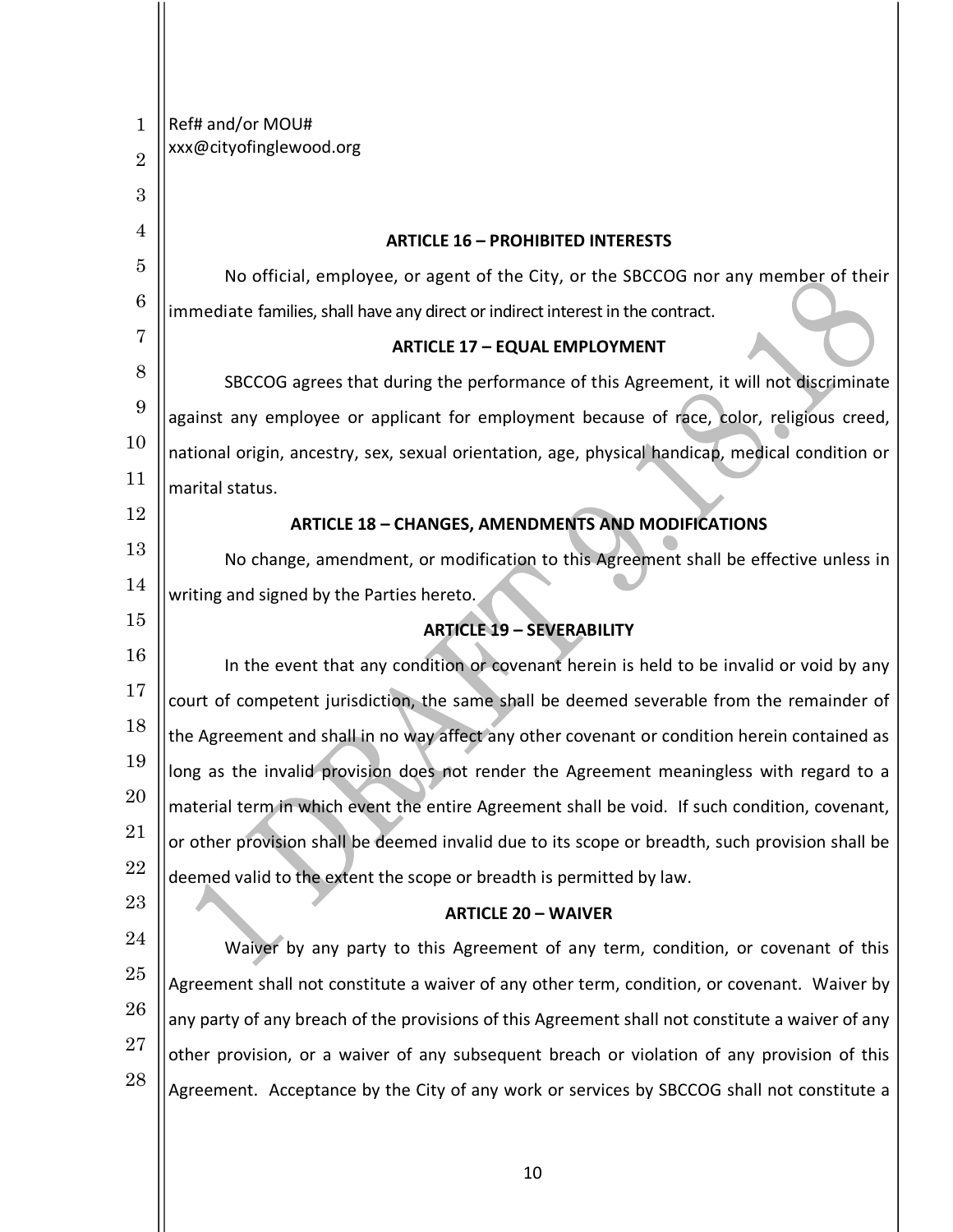1 waiver of any of the provisions of this Agreement.

| <b>I</b>       | valver of any or the provisions or this agreement.                                                   |  |  |  |
|----------------|------------------------------------------------------------------------------------------------------|--|--|--|
| $\overline{2}$ | <b>ARTICLE 21 - ENTIRE AGREEMENT</b>                                                                 |  |  |  |
| 3              | This Agreement, including all Exhibits is the entire, complete, final and exclusive                  |  |  |  |
| $\overline{4}$ | expression of the Parties with respect to the matters addressed therein and supersedes all           |  |  |  |
| 5              | other Agreements or understandings, whether oral or written, entered into between the                |  |  |  |
| 6              | SBCCOG and the City prior to the execution of this Agreement.<br>No statements,                      |  |  |  |
| 7              | representations or other Agreements, whether oral or written, made by any party which are            |  |  |  |
| 8              | not embodied herein shall be valid and binding unless in writing and duly executed by the            |  |  |  |
| 9              | Parties of their authorized representatives.                                                         |  |  |  |
| 10             | <b>ARTICLE 22 - GOVERNING LAW; VENUE</b>                                                             |  |  |  |
| 11             | This Agreement shall be interpreted, construed, and governed according to the laws of                |  |  |  |
| 12             | the State of California. In the event of litigation between the Parties, venue in state trial courts |  |  |  |
| 13             | shall lie exclusively in the County of Los Angeles, Superior Court, Southwest District, located at   |  |  |  |
| 14             | 825 Maple Avenue, Torrance, California 90503-5058. In the event of litigation in the United          |  |  |  |
| 15             | States District Court, venue shall lie exclusively in the Central District of California, in Los     |  |  |  |
| 16             | Angeles.                                                                                             |  |  |  |
| 17             | <b>ARTICLE 23 - MISCELLANEOUS</b>                                                                    |  |  |  |
| 18             | The Parties waive any benefits from the principle of contra proferentum and<br>1.                    |  |  |  |
| 19             | interpreting ambiguities against drafters. No party shall be deemed to be the drafter of this        |  |  |  |
| 20             | Agreement, or of any particular provision or provisions, and no part of this Agreement shall be      |  |  |  |
| 21             | construed against any party on the basis that the particular party is the drafter of any part of     |  |  |  |
| 22             | this Agreement.                                                                                      |  |  |  |
| 23             | This Agreement may be executed in counterparts, and when each party hereto<br>2.                     |  |  |  |
| 24             | has signed and delivered at least one such counterpart, each counterpart shall be deemed an          |  |  |  |
| 25             | original and, when taken together with the other signed counterparts, shall constitute one           |  |  |  |
| 26             | Agreement, which shall be binding upon and effective as to all parties hereto.                       |  |  |  |
| 27             | 3.<br>Article titles, paragraph titles or captions contained herein are inserted as a                |  |  |  |
| 28             | matter of convenience and for reference, and in no way define, limit, extend, or describe the        |  |  |  |